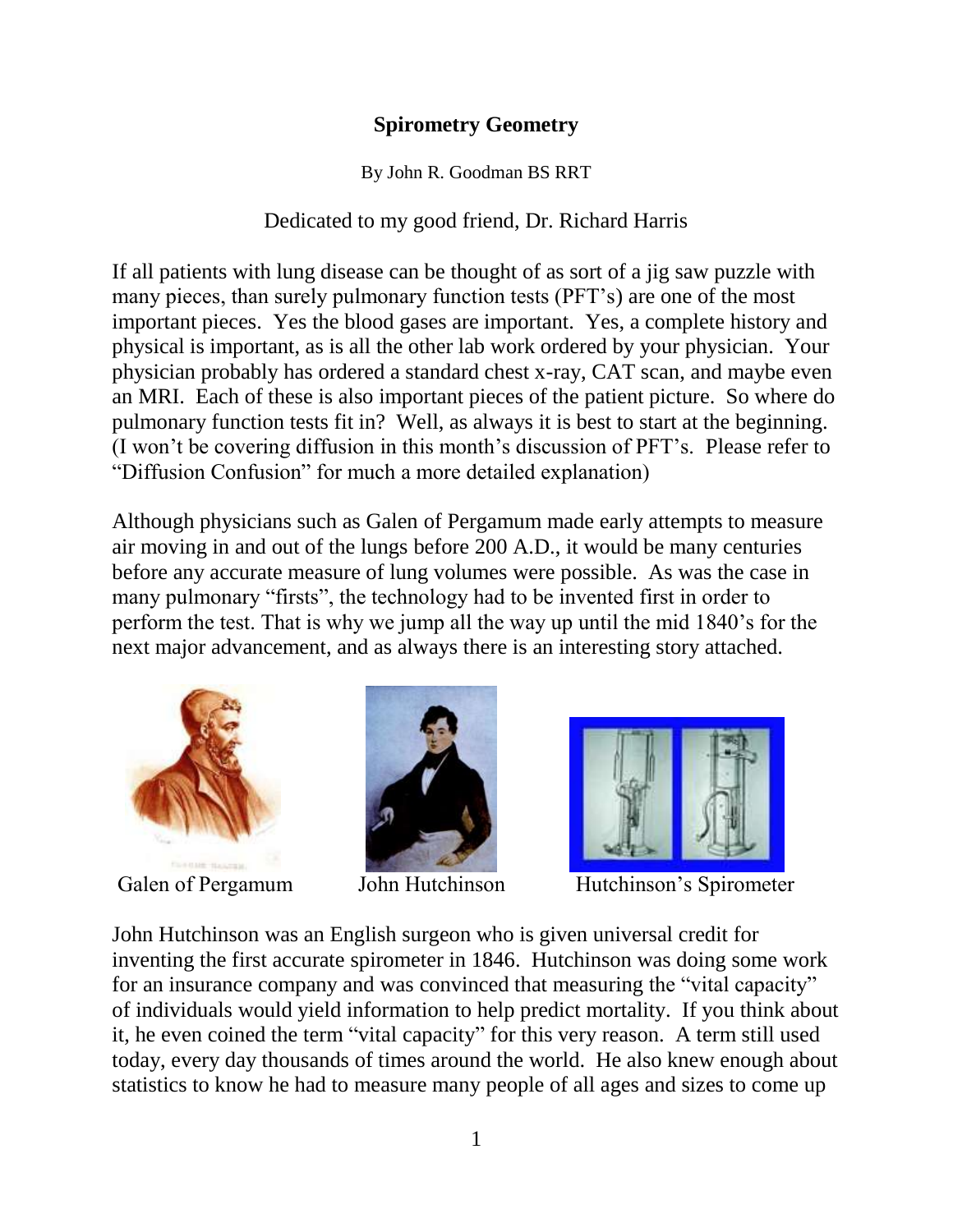with some predicted normal values. To that fact he performed (by himself) spirometric tests on over 4,000 subjects before he published his work. He even figured out that he would only record the best of 3 efforts to take into account the learning effect.



 "Duke of Durham" First commercially available pack of cigarettes (1892)

Another interesting historical note concerns the fact that probably not even one of his test subjects was a cigarette smoker. Oh they may have occasionally put some tobacco in a pipe, rolled their own, or stuck a chew in the mouth, but it wasn't until 1881 that the first automated cigarette making machine was invented, and not until 1892 before they were packaged and sold almost like today. In 1892 around 1,000,000 cigarettes were sold, and it only took 5 years to reach the billion mark.

The main pulmonary diseases of Hutchinson's day were Black Lung disease from coal mining, Tuberculosis and Pneumonia. Oddly, the invention of the spirometer was not widely accepted in London, or anywhere else for that matter. In fact, it wasn't until about 40 years ago, that a major effort was initiated by Dr. Tom Petty to get basic spirometers in the offices of family practice physicians. So, in pulmonary diagnostics the greatest debt is owed to Dr. Hutchinson and his wonderful Spirometer that allows us to measure our vital capacity (VC). Since patients are heartily encouraged by their pulmonary function technician to empty their lungs as hard, as far, and as fast as they can, we call it the FVC for forced vital capacity.

As important as it is to know an individual's FVC, it is equally important to know how *fast* a patient can exhale all the air from their lungs especially in the first second of exhalation. The is known as the  $FEV<sub>1</sub>$  or forced expiratory volume in one second. It wasn't added to pulmonary testing function until 1947! These two measurements alone, and the ratio between them  $(FEV<sub>1</sub>/FVC)$  gives the physician a great deal of information. Normal lungs empty completely in 6 seconds or less.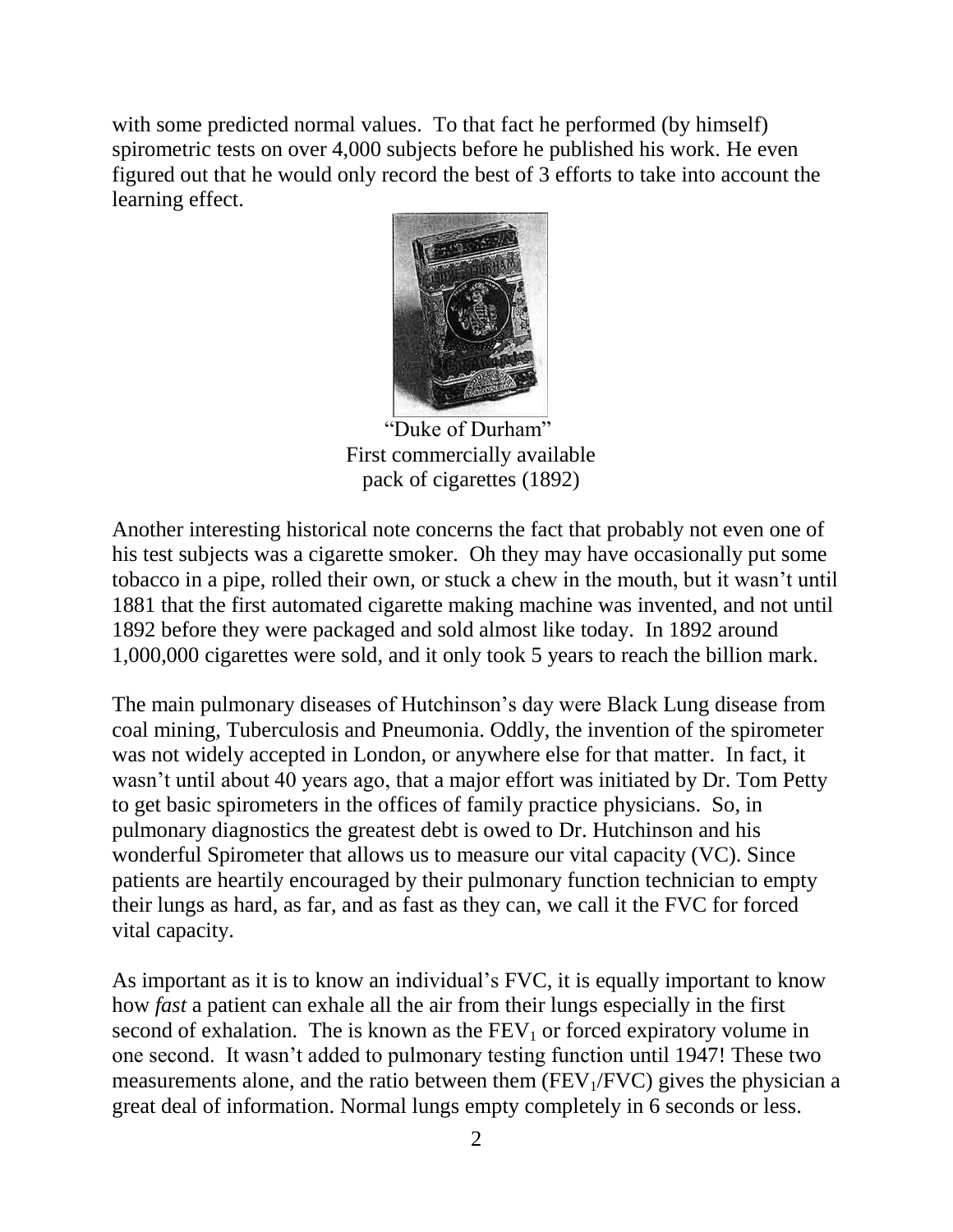For that reason many PFT's now report FEV at both the  $3<sup>rd</sup>$  and  $6<sup>th</sup>$  second, as it is sometimes an easier test for patients to perform. Collectively, measuring both the volume of air in the lungs, and how quickly the lungs can be emptied gives us an approximation of lung mechanics. The results of your efforts are graphically shown a number of ways, but we'll stick with the very basic tracing for teaching purposes. So what does a normal "spirogram" look like?



Let's just focus on the flow curves themselves. Blowing into the spirometer as hard, far, and fast as you can gives us both the total amount of air you can blow out (FVC) and that total amount over time in seconds (FEV<sub>1</sub> etc). In the normal spirogram above, the patient managed to blow out about 5 liters of air (FVC) and got 4 of those liters out in the first second  $(FEV_1)$ . Right here is where we can begin to thank Dr. Hutchinson for his dedication to statistics in coming up with normal values. Not that many years ago pulmonary function techs actually had to use a pencil and ruler to measure these figures off standard graph paper. And then, had to go to an actual table of normals to compare their patient's efforts to known normals. Of course, these days all of this information is integrated into the software of very sophisticated pulmonary function equipment. Not only is all of the testing automated, but many of the programs even do interpretations of the numbers generated.

However, in our normal patient above if we put the 4 liter  $FEV<sub>1</sub>$  over the FVC of 5 liters per minute, we get 4/5 or 80%. And what do you know, this is perfectly normal. In fact, pulmonary function values of 80-120% of predicteds would be considered normal. Look closely at the curves in the last graphic above. You can clearly see the very different curves associated with both obstructive and restrictive disease. Prolonged expiratory times are the rule with obstructive lung disease, and very, very short expiratory times are associated with pure restrictive disease. Is this diagnostic by itself? Of course not, but it adds significantly to our patient picture puzzle. Changes in both the absolute values for  $FEV<sub>1</sub>$  and  $FVC$  give us a great deal of information *as do* changes in their ratio. So rather than go into detail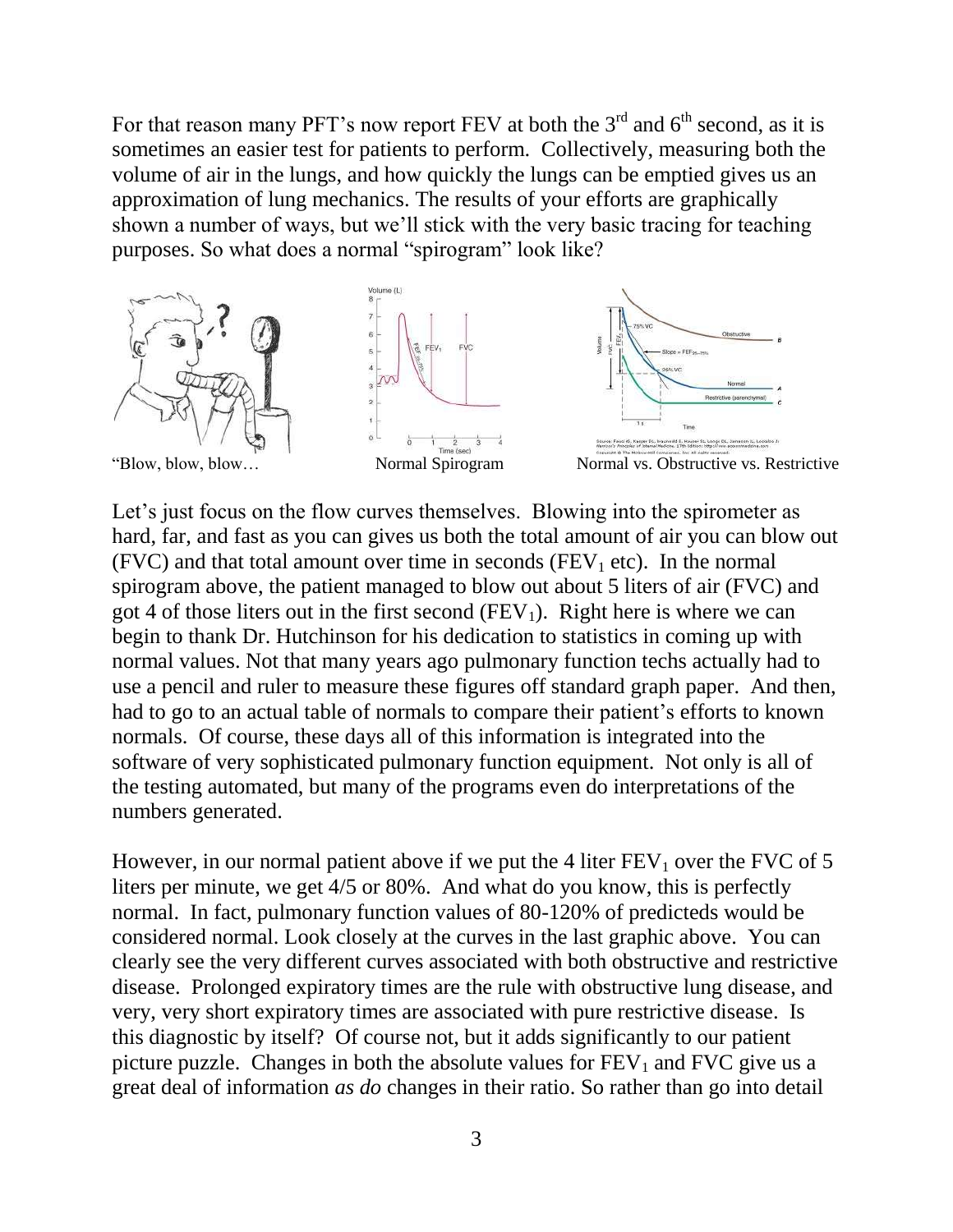on a description of all the other values we measure during a PFT, we're going to concentrate on the *purpose* of doing PFT's. In addition to measuring how much air can be moved in and out of the lungs, and how fast we can get it out, we can also see how "stiff" the lungs and chest wall may be. Diseases associated restriction of lung expansion or skeletal deformities decrease the amount of air that can be inhaled. If you get less air in…you certainly get less air out. Look at the picture below. On the left is a CXR of a patient who has taken in the deepest breath they could. Remember on a CXR air shows up as black. You can see how far down the diaphragm has dropped the base of both the left and right lung. Contrast that with the lungs after full exhalation. You see much less air (**black**) and the diaphragm has moved way up into the chest cavity to assist with the forceful exhalation.



 Lungs after Lungs after Full inspiration Full exhalation

Pulmonary function tests are not just used to screen for the presence of obstructive or restrictive disease. PFT's are commonly done before surgery, especially big surgery such as an abdominal or thoracic operation. The surgeon needs to know not only that the patient has lung disease, but how bad it is. If the patient is morbidly obese PFT's are very important indicators of how the patient will do after surgery. PFT's will also be helpful if it is known in advance that the patient will be under general anesthesia for a lengthy period of time. It was realized very early that spirometry was also an excellent way to follow the course and progression of many chronic pulmonary diseases.

Pre-surgical PFT's make sense as the FVC measurement reflects the patient's ability to take a deep breath, cough, and to keep their airways clear of secretions after surgery. It can even help determine how easily a patient can be weaned from a ventilator should that be necessary. And finally, PFT's can be used to judge the efficacy of various pulmonary medications prescribed by the physician. Many pulmonary patients know that it may take a few different bronchodilators to get the best effect on their breathing, with lowest number of side effects. Repeat PFT's help fine-tune this process. This is why virtually every PFT performed, will be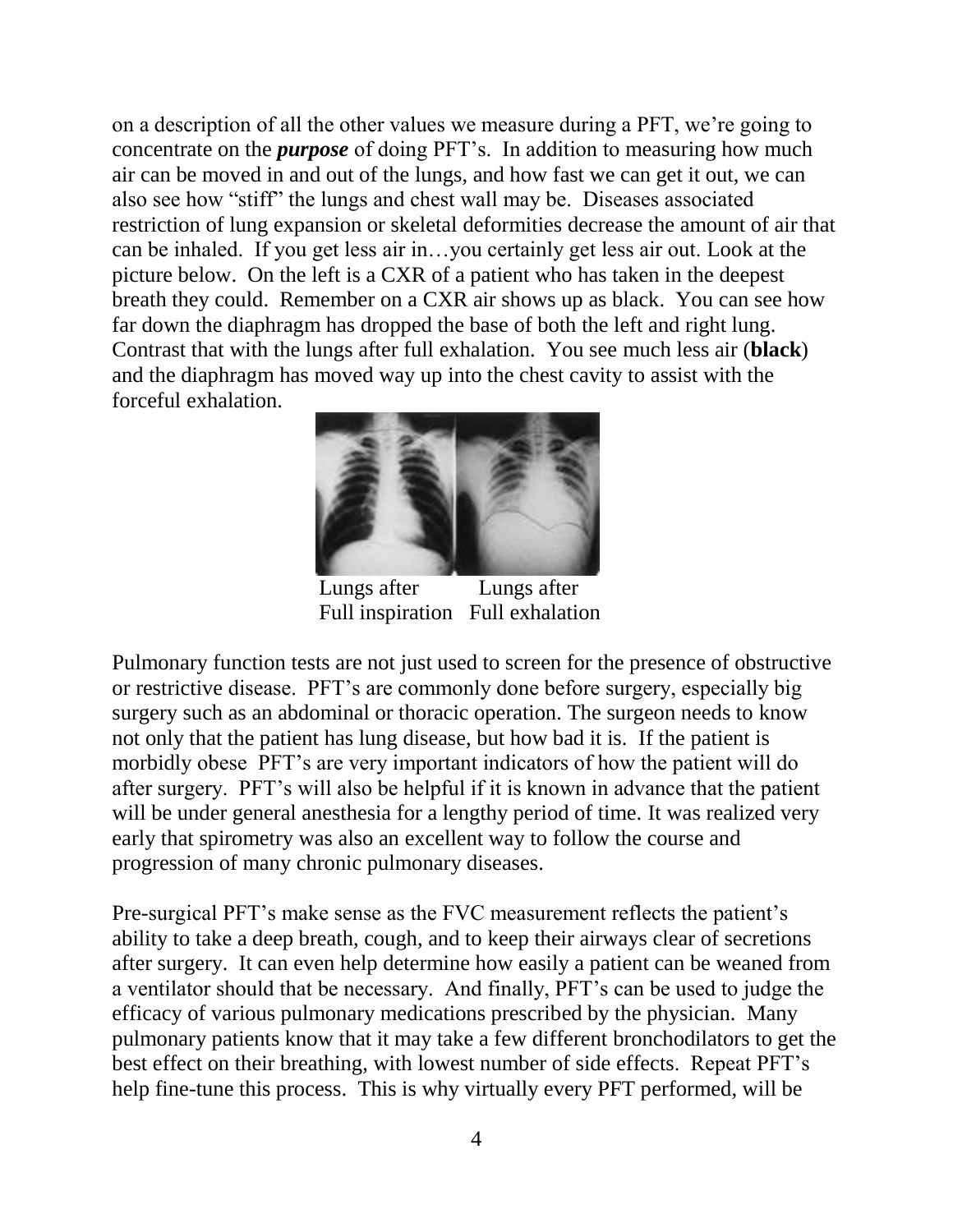repeated following the administration of a known fast acting bronchodilator. If there is a 10-15% increase in your volume or flow rate, it is considered a true bronchodilator effect.



You'll blow... blow... blow... Take a couple of puffs The PF tech will



of a bronchodilator... print out the results



Hutchinson's normal values for vital capacity were based (rightly so) on the height, age, and of course sex of his test subject. Today, over 150 years since Hutchinson first published, we now know that race can also make a difference in PFT values. It's possible the difference in trunk length relative to the standing height, fat free mass, strength of the respiratory muscles and even the dimensions of the chest may combine to affect values. African Americans, Hispanics, Asians, and even Native Americans therefore have their own race-specific table of normals.

What are some examples of the diseases or conditions that show obstructed airways?

- 1. Anything that causes the small airways (usually less than 1-2 mm in diameter) to constrict due to smooth muscle contraction such as asthma.
- 2. Anything that causes the airways to narrow such as inflammation and swelling of the small airways such as we see with Chronic Bronchitis.
- 3. Anything that physically blocks the small airways such as excess mucus, or perhaps a tumor that has grown into the airways.
- 4. Disease that actually destroys functioning lung tissue with loss of the "tethering" effect normally found in the lungs. Emphysema is clearly the most common disease in this group.



Normal Chest X-Ray CXR Emphysema

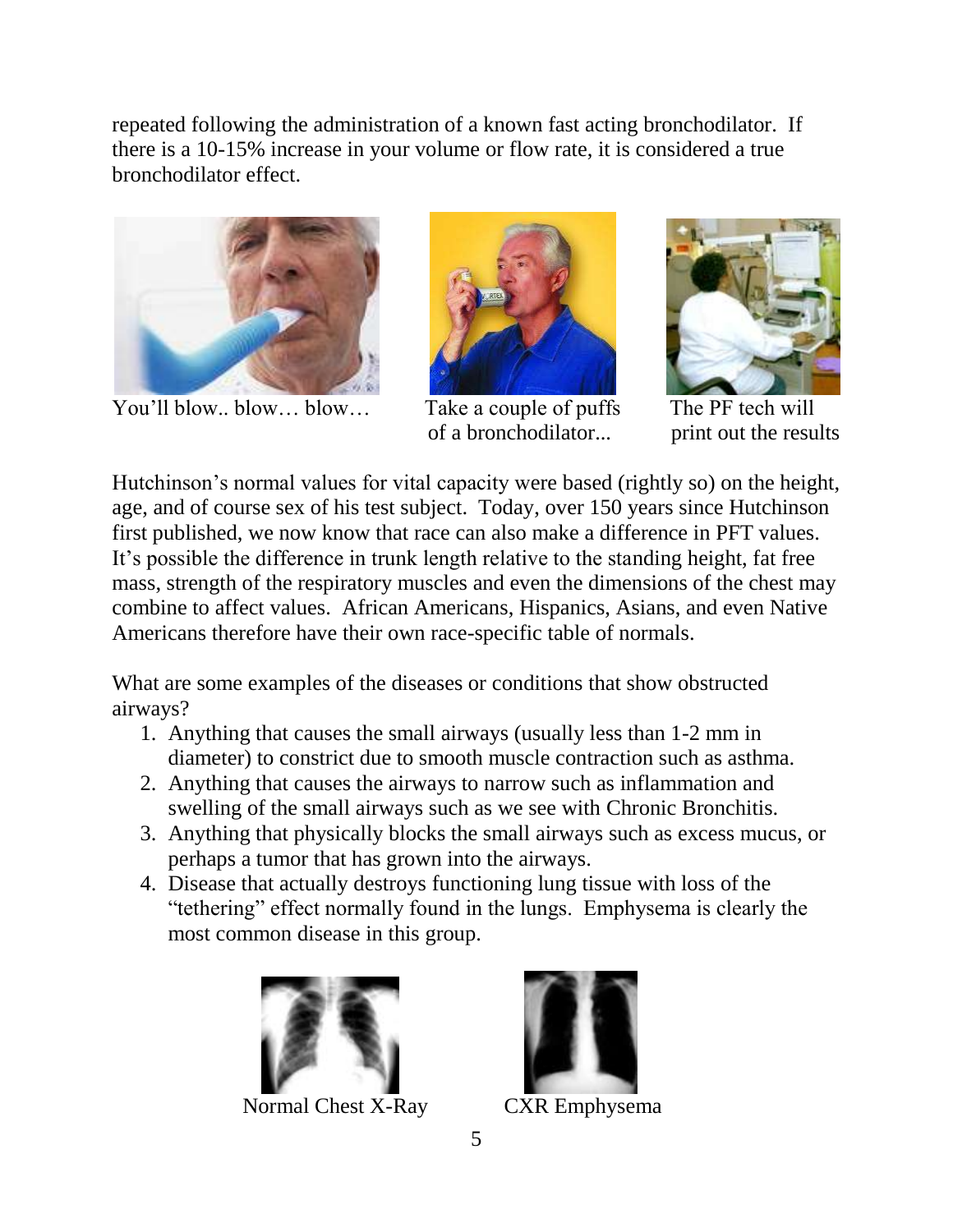Actually, the list of diseases that cause obstruction to show on PFT's is not a very long list. You might be quite surprised to see the difference when we look at restrictive diseases and disorders. These would include:

- 1. Some pulmonary diseases actually affect the lung tissue BETWEEN the airways, many times resulting in the development of scar tissue. This would include diseases like Sarcoidosis, Tuberculosis, and Pneumonia.
- 2. Some restrictive patterns show up on PFT's due to disorders outside the lungs themselves. Skeletal disorders such as or Kyphosis or Scoliosis will restrict how well the rib cage can expand. Fluid outside the lungs, but inside the ribcage called a Pleural Effusion will make it very difficult for the lungs to expand fully. Something easy to overlook is a normal pregnancy. As the baby continues to develop, he/she pushes the diaphragm up making it difficult for mom to take in a deep breath. And finally, patients that are morbidly obese will have great difficulty taking in a deep breath as there is just too much weight to move for the diaphragm to drop properly. Lastly restrictive PFT's are seen if there is fluid in the abdominal cavity from infection, certain large tumors, and something as simple as pain on inspiration such as may be seen with a broken rib, or even pleurisy will produce a restrictive defect that will show up on the PFT.







CXR Sarcoidosis CXR Tuberculosis CXR Kyphoscoliosis

3. The last group of restrictive pulmonary function patterns is seen with any disease or condition that affects the neuromuscular system. This would include situations where the diaphragm is paralyzed. This may be due to trauma or accidental bruising of the nerves that control the diaphragm during certain surgical procedures. There are also true neuromuscular diseases such as Muscular Dystrophy, and Myasthenia Gravis that cause great muscle weakness and fatigue. Although Polio has been almost completely eliminated from the entire world, it is still found in Nigeria, Pakistan and